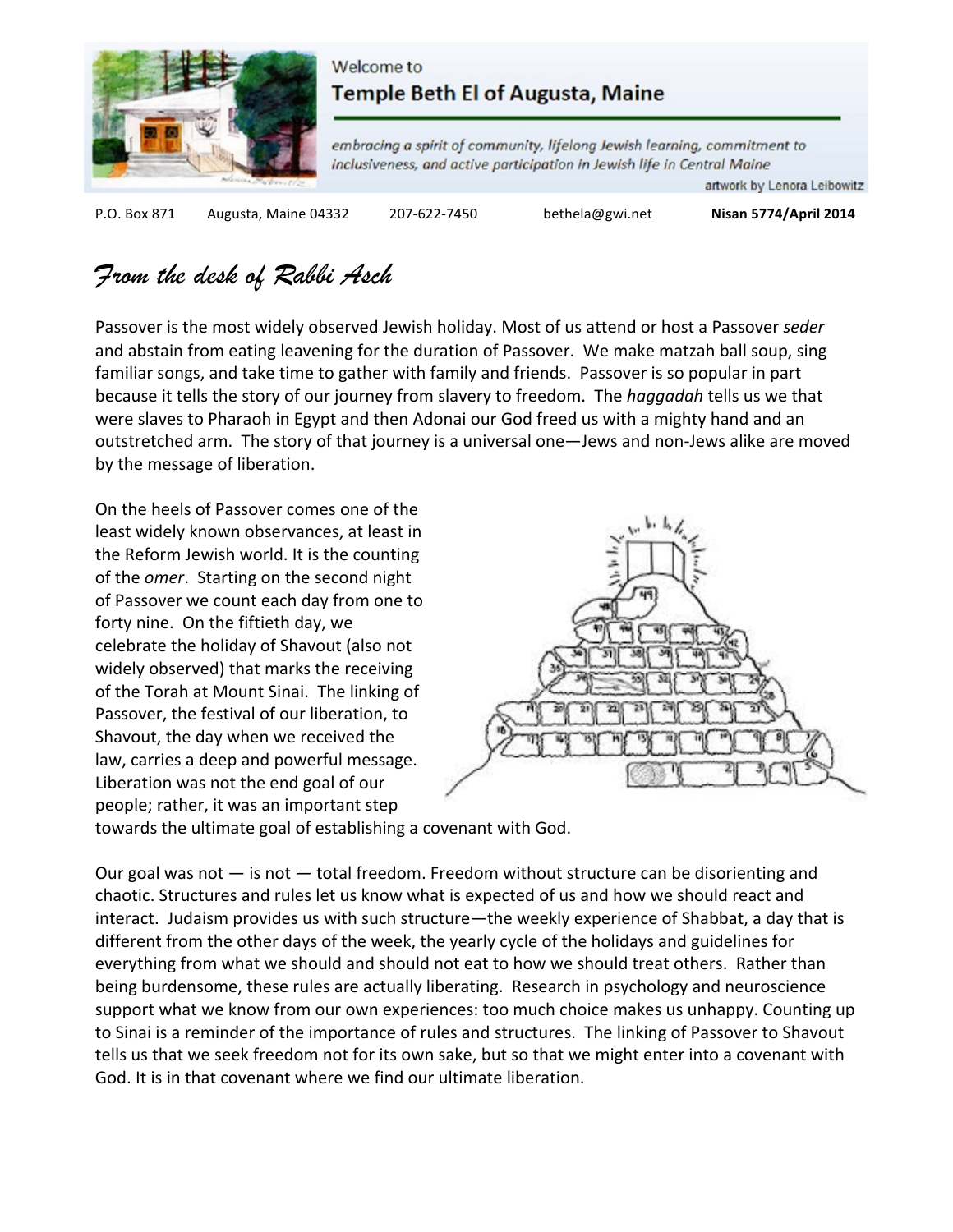*What's happening at TBE*

## **Come One, Come All to the Temple Beth El Community Pot Luck Seder**

Join us as we celebrate freedom and the arrival of spring with our annual Passover Seder. Rabbi Asch will lead a seder filled with songs, stories and, of course, food!

# Tuesday, April 15th at 5:30 p.m<br>\$5 donation per person Pay in advance or at the door

**Make your reservations by April 7th. Please make your reservations early** space is limited to 110 people including children.

*If space is available we will accept reservations until April 11th.* We are sorry we are not able to accept any reservations after that date. *No walk-ins will be accepted.*



 $\sqrt{2}$ This is a potluck, so please bring a dish to share. All food contributions should be dairy or parve (no meat). Please make sure they follow Passover dietary guidelines  $-$  no bread products or pasta. Also, at Temple Beth El we do not eat *kitnyot* for Passover. Please avoid dishes with rice, beans, peanuts, tofu, corn or corn syrup, edamame, lentils, or mustard. Please bring a serving utensil with your dish and provide a label listing all ingredients.

Oy! With all those restrictions, what *can* you bring? Plenty! Main dishes with quinoa or vegetables, fruit, fish, special Passover foods made with matzah farfel or matzah meal. If you would like some recipe ideas, you may visit:

http://www.vegetariantimes.com/article/super-seder http://kosheronabudget.com/25-vegetarian-passover-recipes http://vegetarian.about.com/od/specialoccasionrecipe1/tp/vegpassoverrec.htm

If you have any questions about what is kosher for Passover or need recipe ideas, please contact Shira Adams: mommagecko@yahoo.com

## **Please arrive at 5:30 to drop off your dish and get settled.** The seder will start promptly at 5:45.

Sign up online:

http://www.signupgenius.com/go/10C0D48A5A922A2FF2-passover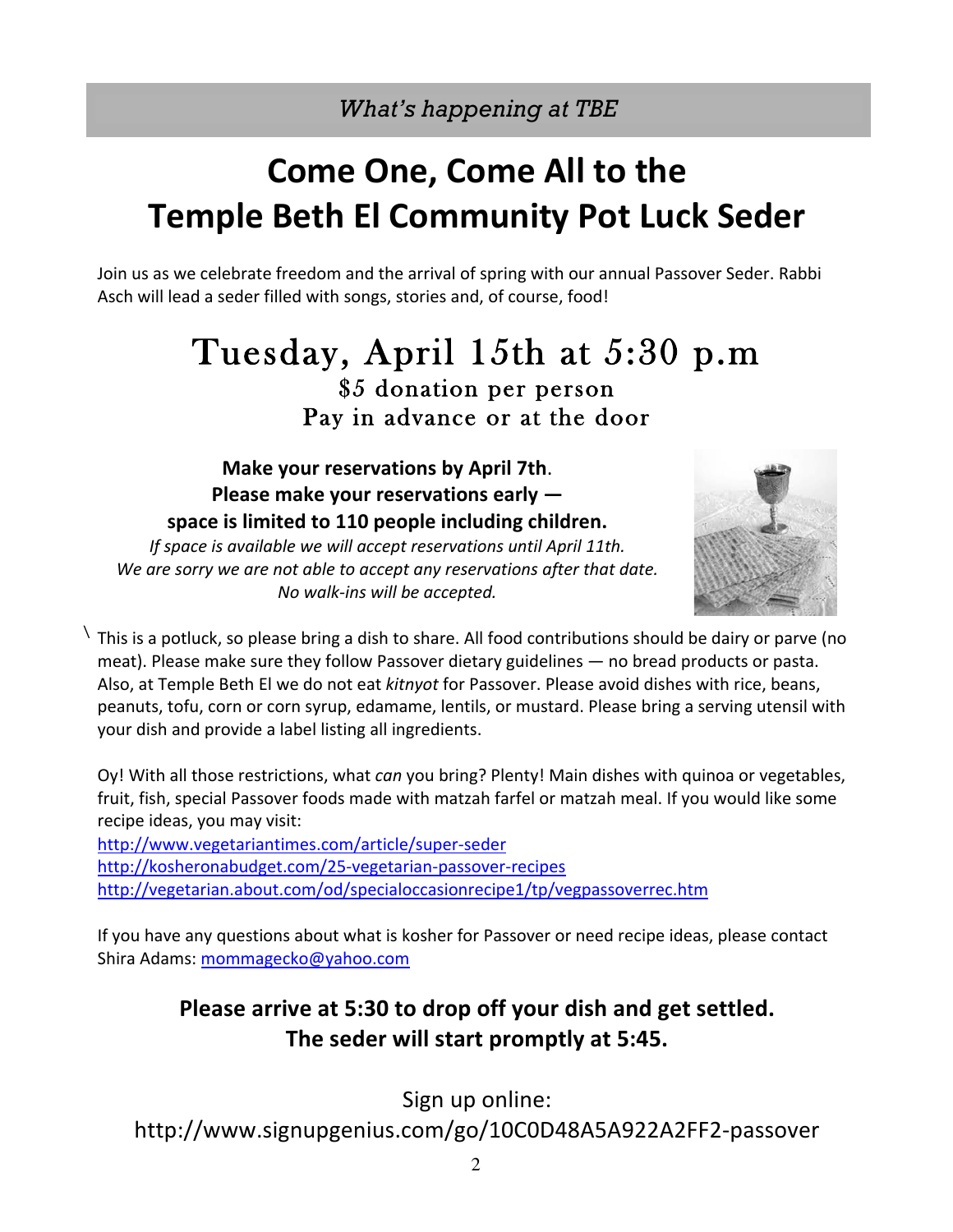## **Share Your Kitchen Wisdom in the TBE Cookbook**

*By Stacy Mondschein Katz* 

Food, family, memory. The scents, smells, and tastes of holiday and Shabbat dishes often trigger strong recollections of our mothers, grandmothers, and other loved ones, as well as our important traditions.

To honor our history and document our heritage for our children and ourselves, and to celebrate the fabulous cooks and bakers in our community who make our pot luck, seder and Kiddush meals such a success, Temple Beth El is requesting that you choose one or more of your favorite recipes for our soon to be produced TBE Sabbath and Holiday Cookbook. Please indicate appropriate food categories by holiday or Shabbat (such as "Golda's Famous Passover Popovers" or "Chris Myers Asch's Award-Winning Chanukah Sweet Potato Latkes"), and whether the recipe falls into the category of vegetarian, vegan, or gluten-free. Meat/fish/poultry recipes are also welcome.

Send your recipes to Stacey Mondschein Katz at Stacey207@gwi.net To ensure recipes meet rabbinic and kosher standards, Rabbi Asch will review the recipes for the cookbook. Please be a part of this delicious community effort.

## **Donate to the Augusta Food Bank Through TBE**

Temple Beth El has a long history of involvement with the Augusta Food Bank. Along with other religious institutions in Augusta and Manchester, we have a representative on their Board of Directors. Our representative is Nan Salvino. 

TBE has a major food drive during the High Holidays, but hunger is all year round. There is a white laundry basket in the lobby for collections for the Food Bank. Please consider bringing some nonperishable item with you for the basket anytime you come to the synagogue. We



will get your donations to the Food Bank. At this time, they are in particular need of soups of any kind and canned fruit. Thank you in advance for your thoughtfulness.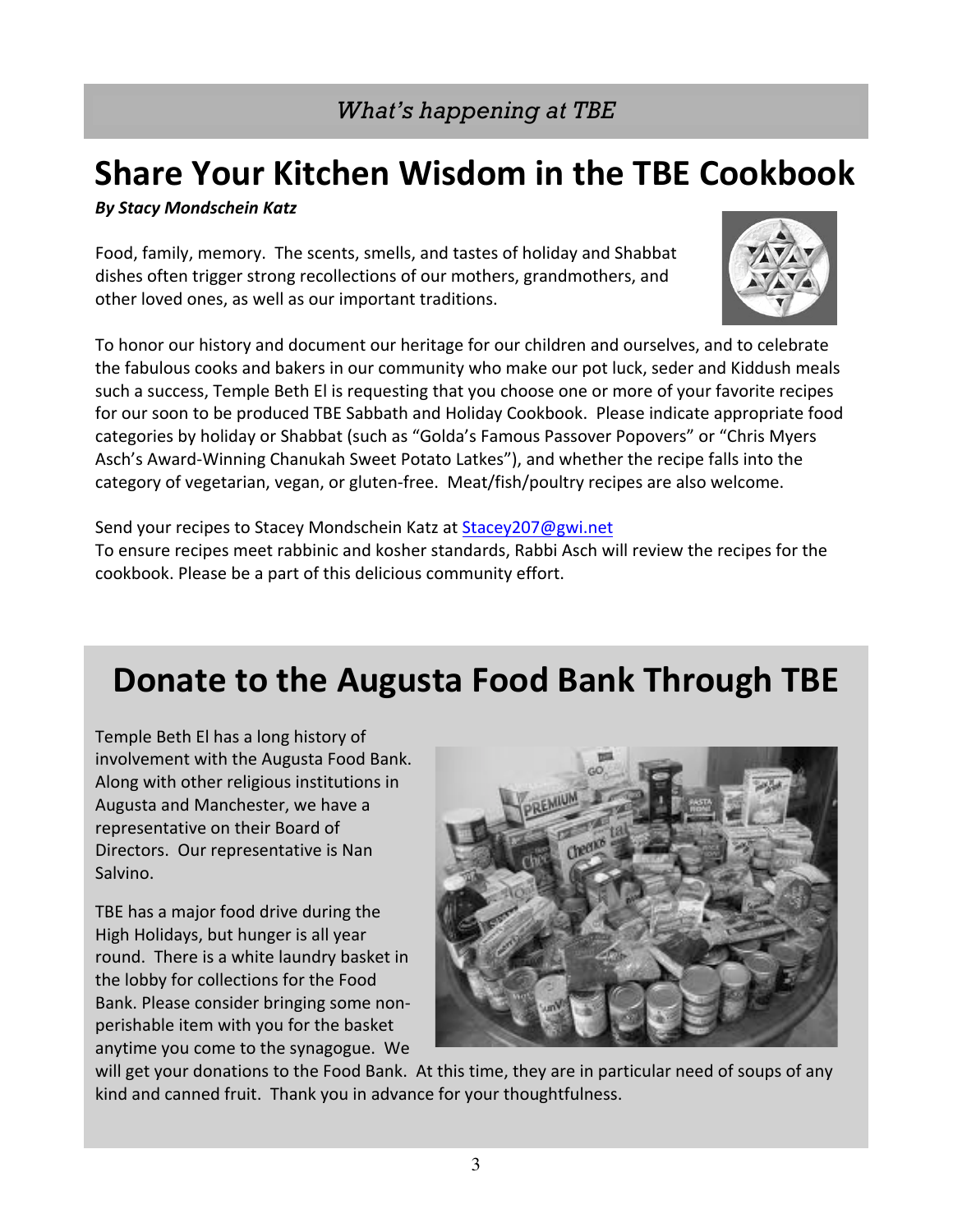## *Ask not what your synagogue can do for you…*

## **TBE Book Club**



**The Brothers** *Ashkenazi* By Israel Joshua Singer

*Thursday, April 17th 6:30—8:00pm*  **Temple Beth El**

Called the best Russian novel ever written in Yiddish." this book should spark

a great discussion. Everyone is welcome to join us! Please email Gail Fels at gpfels@aol.com or Nancy Ross at nancyjeanneross@gmail.com to let them know about attendance and for more information.



### **BACK TO BASICS CLASS**

Thursday, April 10<sup>th</sup> **5—6:30pm Temple Beth El**

This is a series of classes designed for adults who did not have an opportunity to learn as children or who want a "refresher" course in Judaism. New students are welcome!

We will discuss the basics of the Jewish life cycle, holidays, history, prayers, texts and more. If you are interested in becoming an adult *b'nai mitzvah*, considering conversion, or just want to learn more, this class is for you. Bring your dinner (and some food to share) if you'd like.

## ROSH CHODESH WOMEN'S GROUP

Come celebrate the new month of Adar-I!

Wednesday, April 2<sup>nd</sup> **5:00—6:00 pm Temple Beth El**



Newcomers are always welcome! In addition to talking we love to nosh. Snacks to share are welcomed, but definitely not required.  $\odot$ Contact Janika Eckert (207-313-1694 or jeckert@johnnyseeds.com) or Arwen Roth (arwenroth@yahoo.com) for more information.

## **NOSH 'N SCHMOOZE**

Wednesday, April 9<sup>th</sup> **8:30—10:00am** Bagel Mainea



The Urban Dictionary

defines "nosh 'n schmooze" as "a gathering of friends at a favorite local restaurant where everyone eats and shares stories with each other. Usually occurs at a place that serves bagels." That is exactly what we do! Join Rabbi Asch for bagels and conversation at Bagel Mainea. We'll discuss whatever is on your mind, Jewish or not. Come schmooze with us!

### **Kiddush Lunches**

We are now joining together for a meal after Torah study each month. If you come to Torah study, we'd love to have you bring some food to share. Crackers and cheese, dessert or fruit are easy additions to our nosh. You are welcome to get creative as well! We hope you'll stay for a meal after study.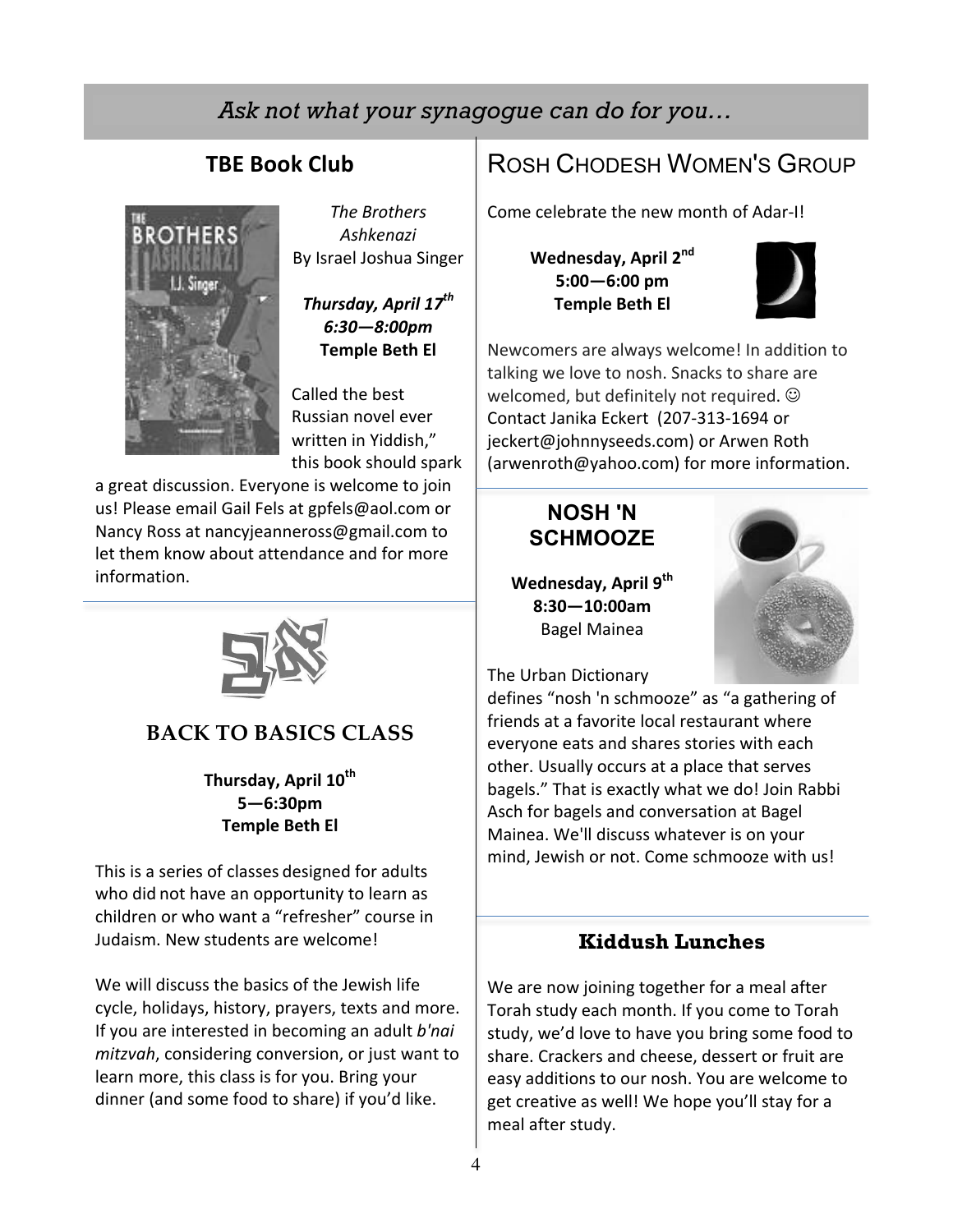## *Mark Your Calendars*

## **April Service Schedule**

## **Saturday, April 5th 10:00am Shabbat Service**

Services will include singing, a Torah reading and a discussion of the Torah portion, *Metsora*. This week is all about purity and impurity. Learn about a modern take on the ancient rituals to purify.

## **Friday, April 11th 6:00pm Family Shabbat Service 6:45pm Congregational Potluck 7:30pm Shabbat Service**

This is the last Shabbat before Passover, so join us for a "chametz-fest." The potluck is a great way to clean out your pasta, bread, crackers, and everything else you will not be eating for Passover. Potluck sign-up will be available online through a link provided in the weekly email. The family service will include songs and a Passover teaching from Rabbi Asch. All ages are welcome—this is an especially convenient service for people who work in Augusta but live elsewhere. At the Congregational Service, Rabbi Asch will discuss preparing for Passover.

### Saturday, April 12<sup>th</sup> 10:30am Torah Study and Kiddush Lunch

This is Shabbat Hagadol, the Shabbat before Passover. Rabbi Asch will lead a session focusing on the dietary laws and customs of this holiday. Learn more about what we do and do not eat on Passover and why. We are now joining together for a meal after Torah study each month. If you come to Torah study, we'd love to have you bring some food to share. We hope you will stay for a meal after study.

### **Tuesday, April 15th 5:30pm Temple Community Seder**

Join us as we celebrate Passover as a community. Rabbi Asch will lead the seder with participation from all of you! **Please make your reservations early — by April 7<sup>th</sup>. Space is limited to 110 people** including children. If space is available we will accept reservations until April 11th. We are sorry we are not able to accept any reservations after that date. Sign up online. See page 2 for more details.

| Saturday, April 19 <sup>th</sup> | 10:30am | <b>Torah Study</b>          |
|----------------------------------|---------|-----------------------------|
|                                  | 12:00pm | <b>Matzah Brie Cook-Off</b> |

Torah Study first. We will study Ezekiel's vision of the dry bones, the traditional haftarah reading for this Shabbat. Then David Joseph will supervise our matzah brei cookoff. Join us to taste the special matzah brei recipes of the finest chefs at Temple Beth El. Bring your recipe to join in the contest.

**Tuesday, April 22nd 8:30am Yizkor Service**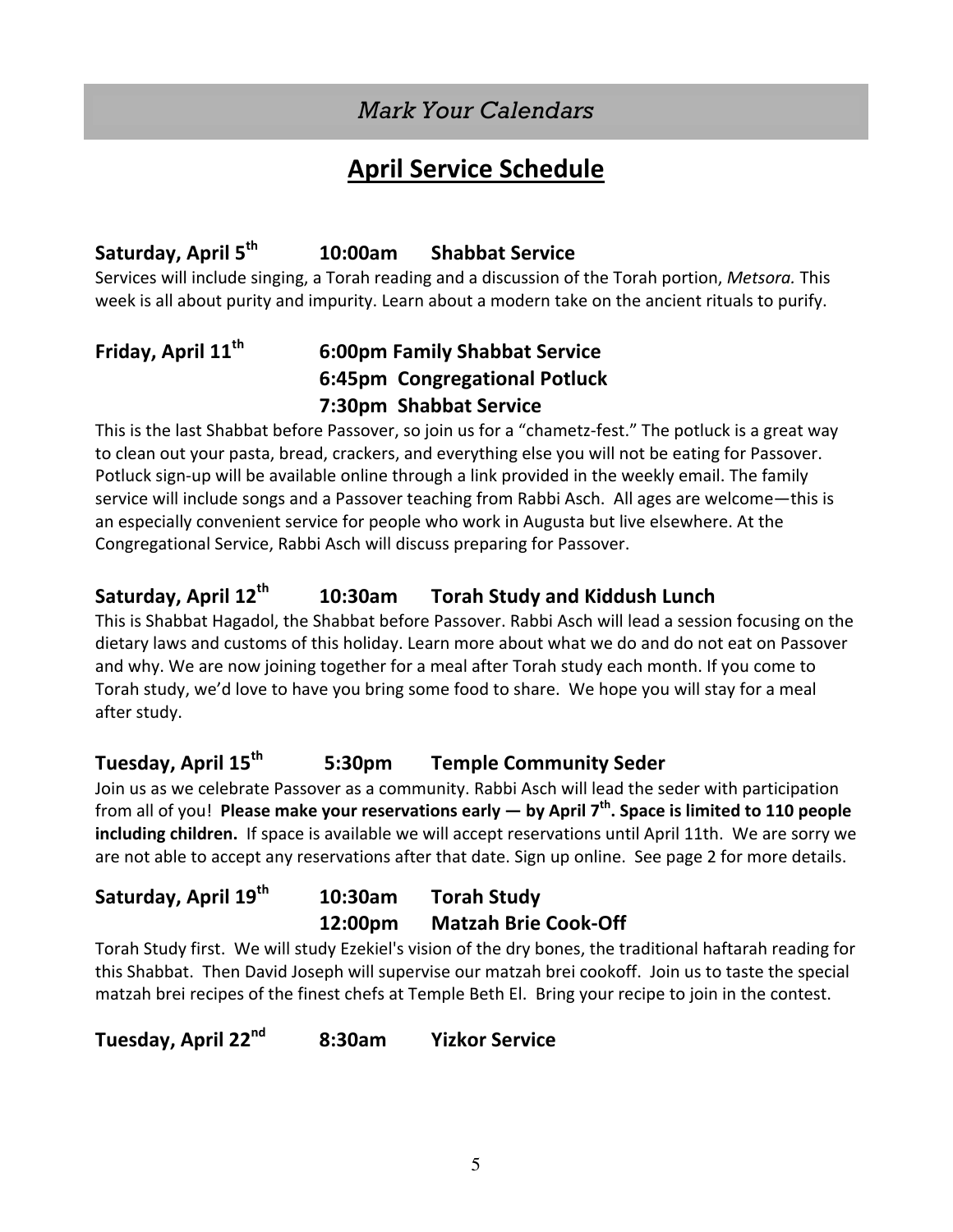## *From the Hebrew School*

## Lobsters, Cowgirls, and Baseball Players Revel at Purim Carnival

### *By Emily Bley*

Drum roll . . . There was drama, original music. There was pie throwing, grogger making, face painting, and (temporary) tattoos. There was Hamentaschen making and Mishloach Manot assembling. There were fabulous costumes and amazing balloon animals. There were games of skill and chance and the best ever raffle prizes, including the chocolate creations of Stephanie Ward, mother of Noah Ward-Rubin, our Hamen pie target. There were smiles and faces full of wonder.

Yes, the Temple Beth El Hebrew School Purim Carnival outdid itself once again. Best of all, the B'nai Mitzvah class ran most of the activities, stepping up big time to make a memorable learning and fun filled experience for our younger students and our guests from Waterville. Boy, it was busy and fun and such a great representation of the energy and creativity of all involved in our Hebrew school. Mazel Tov, all!

## **Mazel Tov**

• **To Eliana Brown** on becoming a Bat Mitzvah

## **Todah Rabbah (Thank You!)**

• **Emily Bley and the B'nai Mitzvah class** for organizing the Purim Carnival.

• **Bagel Mainea** for donating to our Purim raffle.

• **Stephanie Ward** for making beautiful chocolate creations for our raffle.

• **Chris Myers Asch** for being our technical guru and writing the content for the new TBE website.

• **Julia Hanauer-Milne, Stacey Mondschein Katz, and Bria Watson** for helping with the new TBE website (to be unveiled this month!)



## **Hebrew School Calendar**

*This Month Jay Franzel will be teaching the B'nai Mitzvah class.*

**Sunday, April 6 9:30am-12:30noon** Hebrew School with pre-K/K class

**Sunday, April 13 9:30am-12:30noon** Hebrew school Special Passover lesson at Circle Time

**Sunday, April 20 No Hebrew school**

**Sunday, April 27 9:30am 12:30noon** Hebrew school B'nai Mitzvah class trip to the Holocaust and Human Rights Center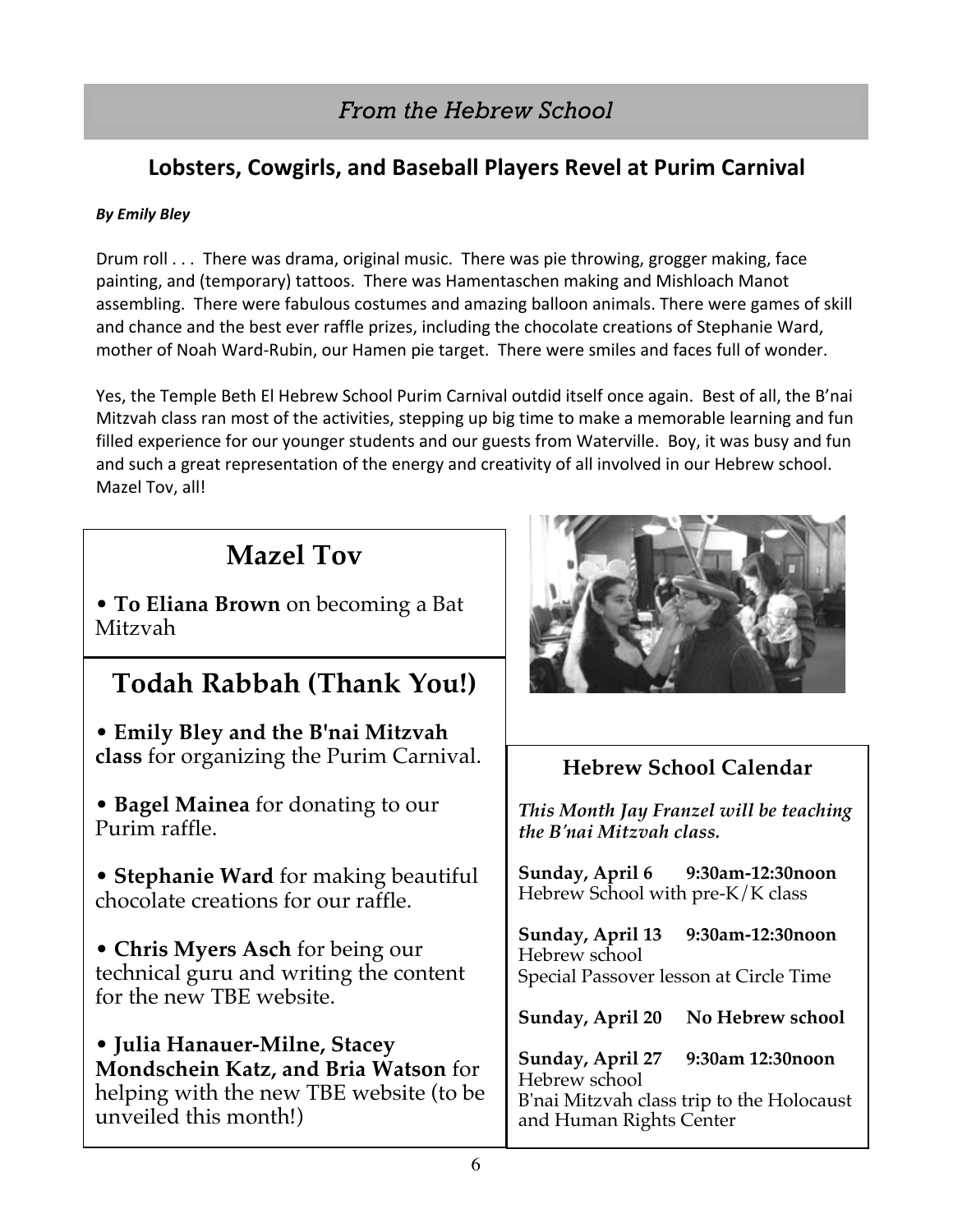## *Jewish Learning*

### **Passover FAQs with Rabbi Asch**

#### *When is Passover?*

This year Passover starts on Monday evening, April  $14^{th}$ . It ends on the evening of April 21<sup>st</sup> (if you observe seven days) or the evening of April 22<sup>nd</sup> (if you observe eight days). (See more below)

#### *How do I prepare for Passover?*

In preparation for Passover, we clean our house of all leavening and forbidden foods. These foods include anything made from the five grains: rye, oats, barley, spelt, or wheat. These foods, when mixed with water, become *chametz*, or leavened. We do not have to clean our house of all dust, but do have to clean areas where we might find forbidden food. If your family is anything like mine, Cheerios are found almost everywhere (even in the car)! In addition to cleaning our houses, we traditionally put food which is not kosher for Passover away in a taped cabinet to make sure we don't accidentally eat it during Passover. You also can get rid of this food is to bring it to our pre-Passover *chametz* potluck dinner on Friday, April 11<sup>th</sup>.  $\odot$ 

The night before the seder (Sunday, April 13<sup>th</sup>) there is a tradition of going around the house with candles or flashlights searching for any remaining *chametz* . We hide 10 bags containing *chamtez* throughout the house (doughnut holes are delicious). Going through a darkened house looking for *chamtez* is a fun way to get ready for Passover! Before the chametz hunt, the following blessing is recited: Blessed are You, Lord, our G-d, King of the universe, who has sanctified us with His commandments and commanded us concerning the removal of chametz. Baruch atah Adonoi Eloheinu melech ha'olom asher kidishanu bi'mitzvotav vetzivanu al *bi'ur* chametz. These foods are traditionally burned the morning of the seder (Monday, April  $14^{\text{th}}$ ).

#### *What is the deal with the two seders and how many days is Passover really?*

Originally, there was only one Passover seder and Passover lasted seven days. However, outside of the land of Israel, Jews in Orthodox and Conservative communities (and even some Reform Jews) have two seders and observe eight days of Passover. The tradition of observing an extra day comes from ancient times when the calendar was set by the court in Jerusalem and people living far away would often not know the "real" day that Passover started (because it took a long time to get word of when the new month officially started). Therefore, they added an extra day to the festival (and an extra seder to the beginning of Passover) to make sure they were observing it on the correct day. Today, some families observe seven days of Passover, and some families observe eight days.

#### *What am I supposed to do on Passover?*

Have a seder, where you drink four cups of wine (or grape juice) and tell the story of the Exodus from Egypt. You are also supposed to eat *matzah* on the first day of Passover. I am happy to give you tips on how to host a seder and even provide you with a *haggadah* (the booklet which contains the story of Passover).

#### *What am I not supposed to do on Passover?*

You are not supposed to eat leavening for the entire week of Passover. For some this means abstaining from the five grains: rye, oats, spelt, barley and wheat. According to long-standing Ashkenazic custom, rice and legumes are forbidden for Passover consumption. Rabbi Asch will talk more about Passover dietary laws at Torah study on April  $12^{th}$ .

#### How can I celebrate Passover with Temple Beth El?

Come to our community-wide events — our potluck seder on Tuesday, April 15<sup>th</sup> the matzah brie cook-off and Torah study on Saturday, April 19<sup>th</sup>, and Yizkor services on the morning of Tuesday, April 22<sup>nd</sup>.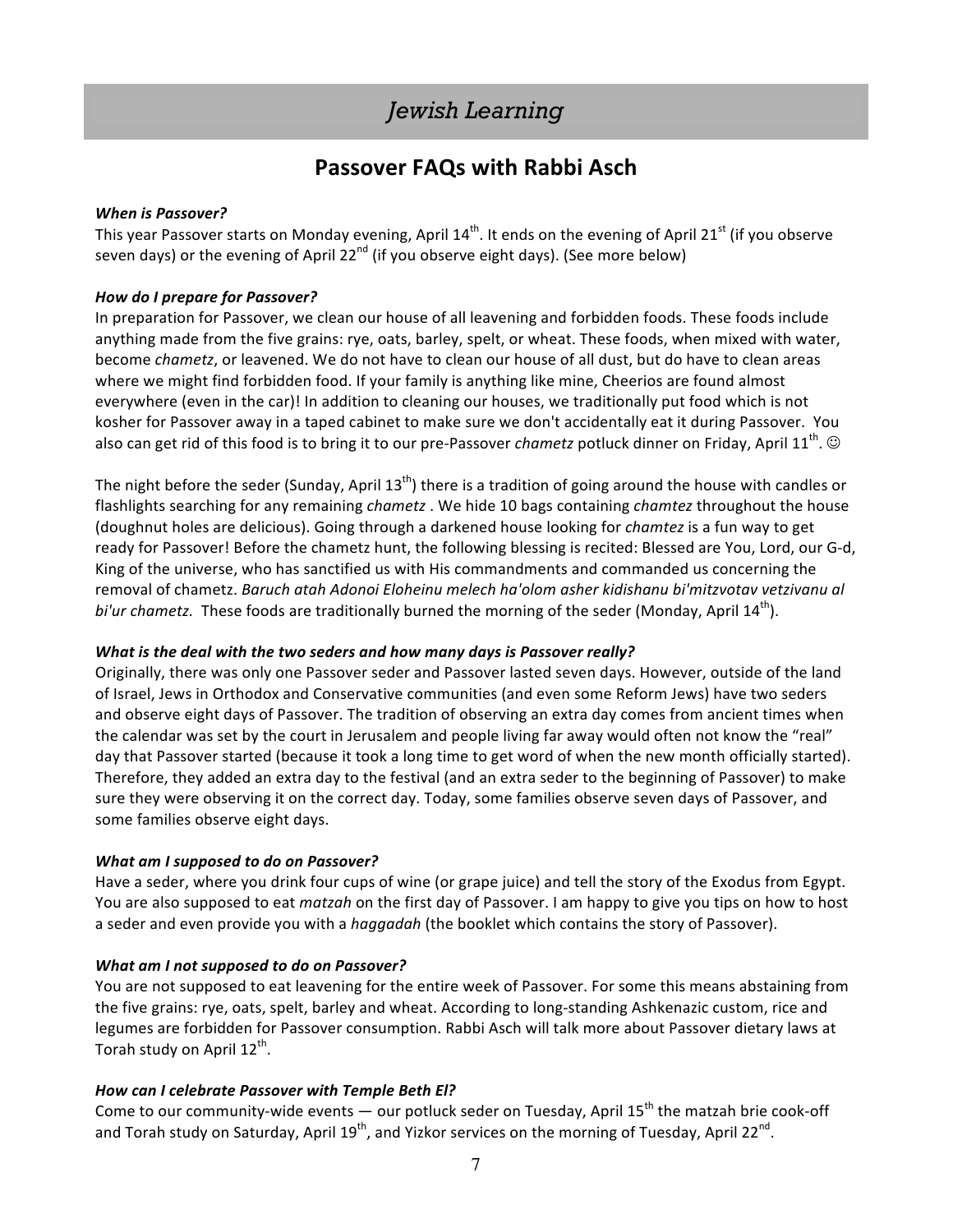### **Temple Beth El**

| Phone:                   | 207-622-7450 |
|--------------------------|--------------|
| Rabbi Erica Asch         | 207-242-9792 |
| Email: rabbiasch@gwi.net |              |

Richard Goldman, Julia Hanauer-Milne, Stacey Mondschein Katz, Nancy Kelly, Jill Rubinson, Stanley Sclar

Board of Directors:

Trustees: Peter Bickerman, Joel Davis, Jerry Bley

**Honorary Trustees:** Julius Goos, Sumner Lipman, Syd Sewall

## *Refuah Sh'lemah Get Well to:*

Martha Child

| Alan Davis          |
|---------------------|
| Carol Graham        |
| Eileen Hickey       |
| Dick Kelly          |
| Maria King          |
| Marsha Mogk         |
| Wayne Mogk          |
| Sy Mondschein       |
| Angelo Sacks        |
| Jack Shapiro        |
| <b>Stuart Smith</b> |
|                     |

רפואה שְׁלֵ**נְ**וּה

**Portland Chevra Kadisha** Jewish Funeral Home

> In time of need, one Jew caring for another

471 Deering Ave. Portland, ME 04103 207.774.3733



## **April Yahrzeits**

Irving Berman Leonard Dansky Martin Evenchik Sidney Goldstein Sten Jesperson Lillian Lerman Arlene M. Lipman Eleanor Mayer John Marshall Asher Melzer Ann O'Donnell Henry S. Price Hyman Sandler Jonathan Schiff Lillian Shapiro Irving Weiss Morris L. Weiss

### **Lovejoy Dental Center**

Allen S. Goldey D.D. S., P.A.



P.O. Box 125 Albion, ME 04910 207-437-2100

### **The Storage Depot**

878 Brunswick Avenue Gardiner, ME 04345 207-582-4800 *Offering storage units starting at \$37/month for a 5'by 5'*